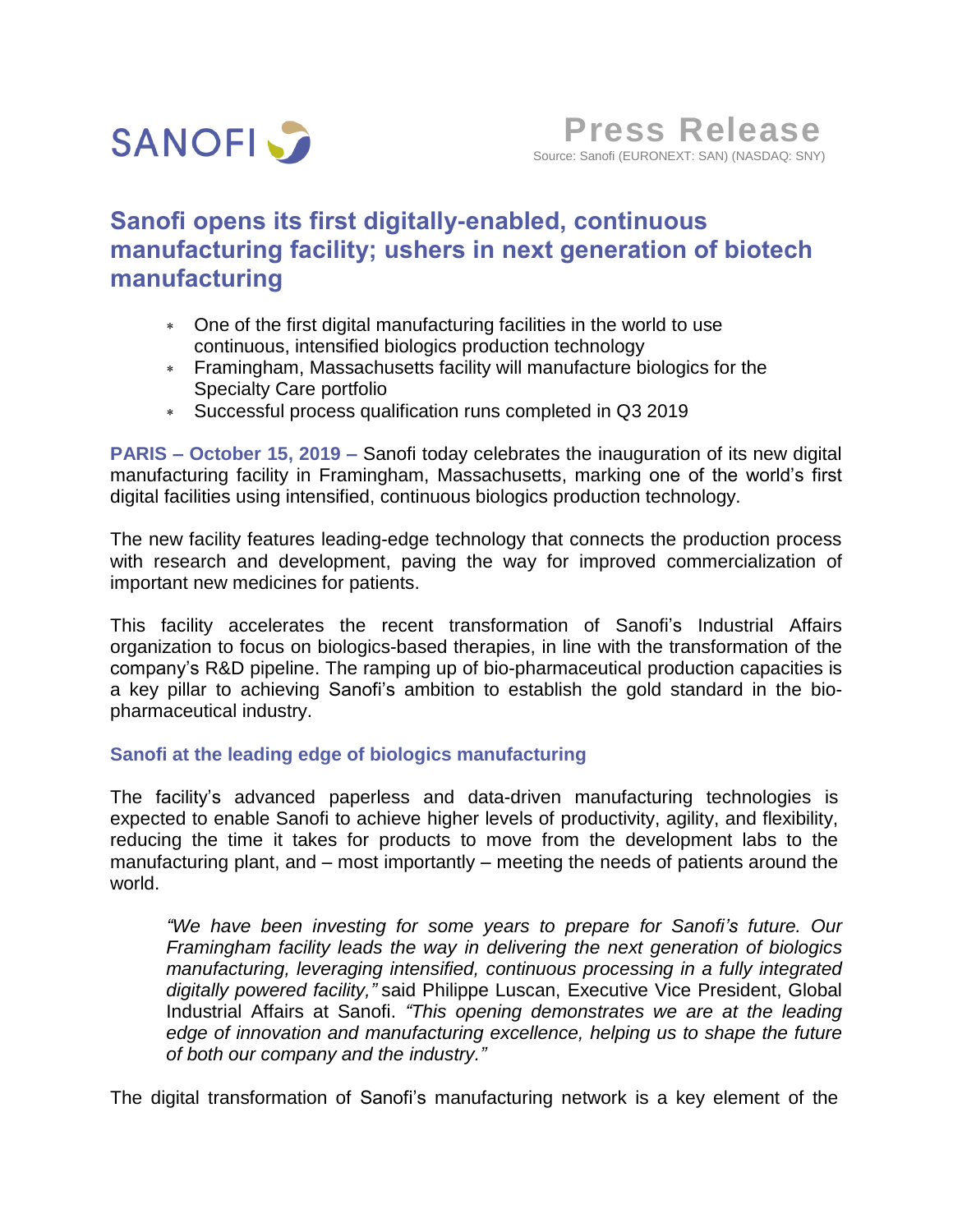company's goal to leverage better use of data to optimize the company's manufacturing processes, increasing efficiencies, improving the agility needed to respond to fast changing patient needs, and speeding up the commercialization of new medicines emerging from the R&D pipeline.

Framingham is the latest biologics manufacturing facility amongst a number of pilots, which are being accelerated across the Sanofi network. The innovations established at this facility are being rapidly deployed and standardized across the company. Framingham is the first "digitally born" facility while similar digital transformations are introduced in other legacy plants. Beyond Framingham, Sanofi intends to move forward with digital transformation initiatives in Toronto (Canada), Suzano (Brazil), Waterford (Ireland), Sisteron (France), and Geel (Belgium).

### **Newest part of Sanofi's integrated biologics hub in Framingham**

The Framingham digital bio-manufacturing facility is part of Sanofi's integrated, crossfunctional biologics hub in Framingham, Massachusetts. A critical global hub for more than 30 years, the campus offers co-location of all the infrastructure and activities required to speed the delivery of innovative new therapies to patients, from early stage research and process development through clinical and commercial manufacturing, including the key enabling functions of quality control and compliance, regulatory, engineering, supply chain, and learning and development.

The co-location of these critical functions allows for seamless, end-to-end product and process design and manufacturing and provides leading-edge development opportunities for our employees' competencies evolution.

#### **About Sanofi**

Sanofi is dedicated to supporting people through their health challenges. We are a global biopharmaceutical company focused on human health. We prevent illness with vaccines, provide innovative treatments to fight pain and ease suffering. We stand by the few who suffer from rare diseases and the millions with long-term chronic conditions.

With more than 100,000 people in 100 countries, Sanofi is transforming scientific innovation into healthcare solutions around the globe.

Sanofi, Empowering Life

**Media Relations Contact** Nicolas Kressmann Tel.: +1 (732) 532-5318 [Nicolas.Kressmann@sanofi.com](mailto:Nicolas.Kressmann@sanofi.com)

**Investor Relations Contact** George Grofik Tel.: +33 (0)1 53 77 45 45 [ir@sanofi.com](mailto:ir@sanofi.com)

#### *Sanofi Forward-Looking Statements*

*This press release contains forward-looking statements as defined in the Private Securities Litigation Reform Act of 1995, as amended. Forward-looking statements are statements that are not historical facts. These statements include projections and estimates and their underlying assumptions, statements regarding plans, objectives, intentions and expectations with respect to*